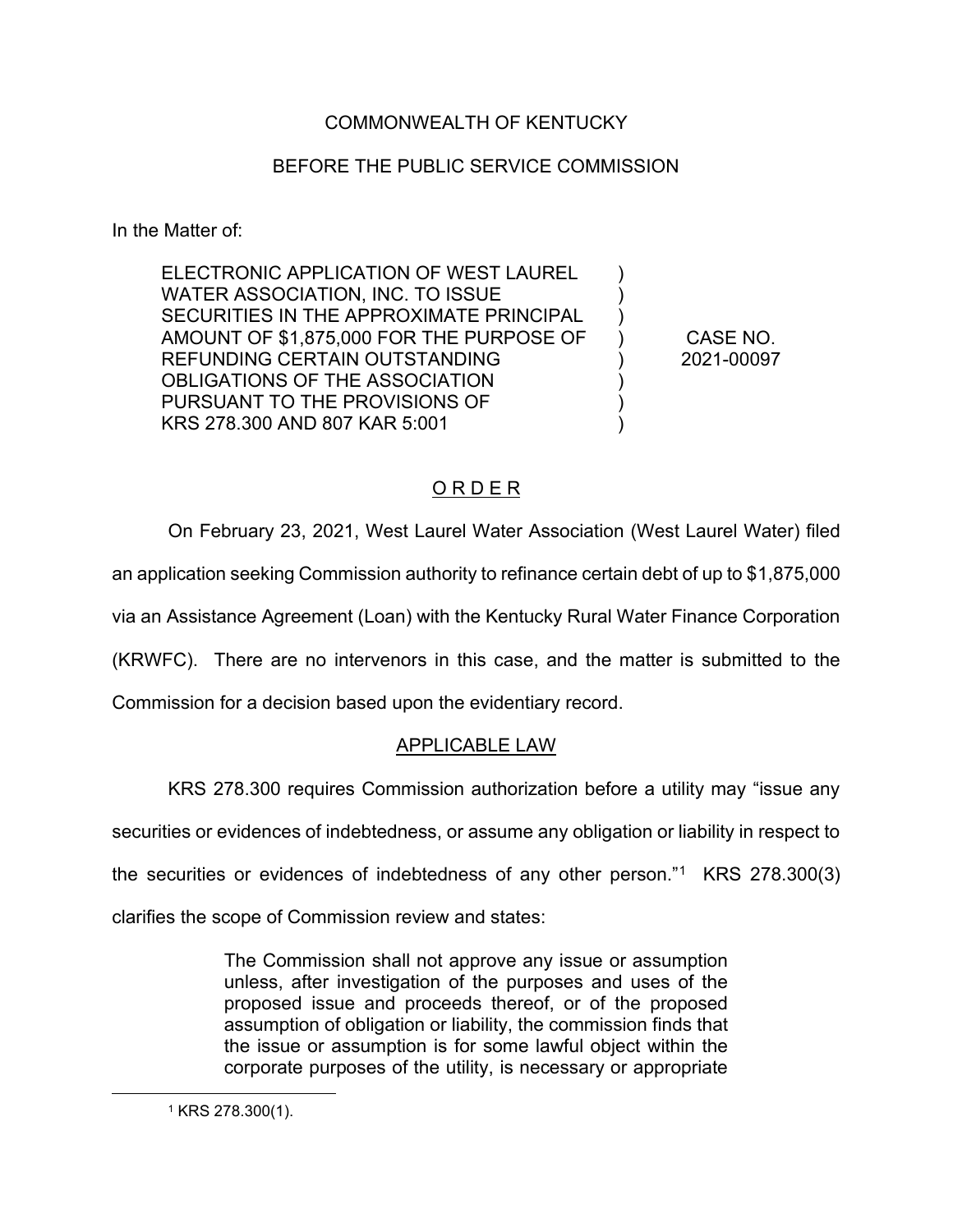for or consistent with the proper performance by the utility of its service to the public and will not impair its ability to perform that service, and is reasonably necessary and appropriate for such purpose.

As discussed more fully below, the Commission finds that West Laurel Water should be authorized to enter into the proposed assistance agreement with KRWFC refinancing up to \$1,875,000 of outstanding indebtedness to the U.S. Department of Agriculture, acting through Rural Development (RD).

## BACKGROUND AND DISCUSSION

West Laurel Water proposes to borrow funds from KRWFC in the approximate amount of \$1,875,000 (subject to adjustment of up to 10 percent) for the purpose of refunding outstanding indebtedness, which is outlined herein. In evaluating West Laurel Water's proposal, the Commission notes that in its past five annual reports filed with the Commission, West Laurel Water reported a total water loss of near 15 percent every year. 2 Commission regulation 807 KAR 5:066(6)(3) states that for ratemaking purposes a utility's water loss shall not exceed 15 percent of total water produced and purchased, excluding water consumed by a utility in its own operations. The Commission is placing greater emphasis on monitoring utilities that consistently exceed the 15 percent water loss threshold and strongly encourages West Laurel Water to pursue reasonable actions to prevent water loss in excess of 15 percent.

<sup>2</sup> *Annual Report of West Laurel Water Association to the Public Service Commission of the Commonwealth of Kentucky for the Calendar Year Ended December 31, 2015* at 61; *Annual Report of West Laurel Water Association to the Public Service Commission of the Commonwealth of Kentucky for the Calendar Year Ended December 31, 2016* at 56; *Annual Report of West Laurel Water Association to the Public Service Commission of the Commonwealth of Kentucky for the Calendar Year Ended December 31, 2017* at 56; *Annual Report of West Laurel Water Association to the Public Service Commission of the Commonwealth of Kentucky for the Calendar Year Ended December 31, 2018* at 57; *Annual Report of West Laurel Water Association to the Public Service Commission of the Commonwealth of Kentucky for the Calendar Year Ended December 31, 2019* at 57.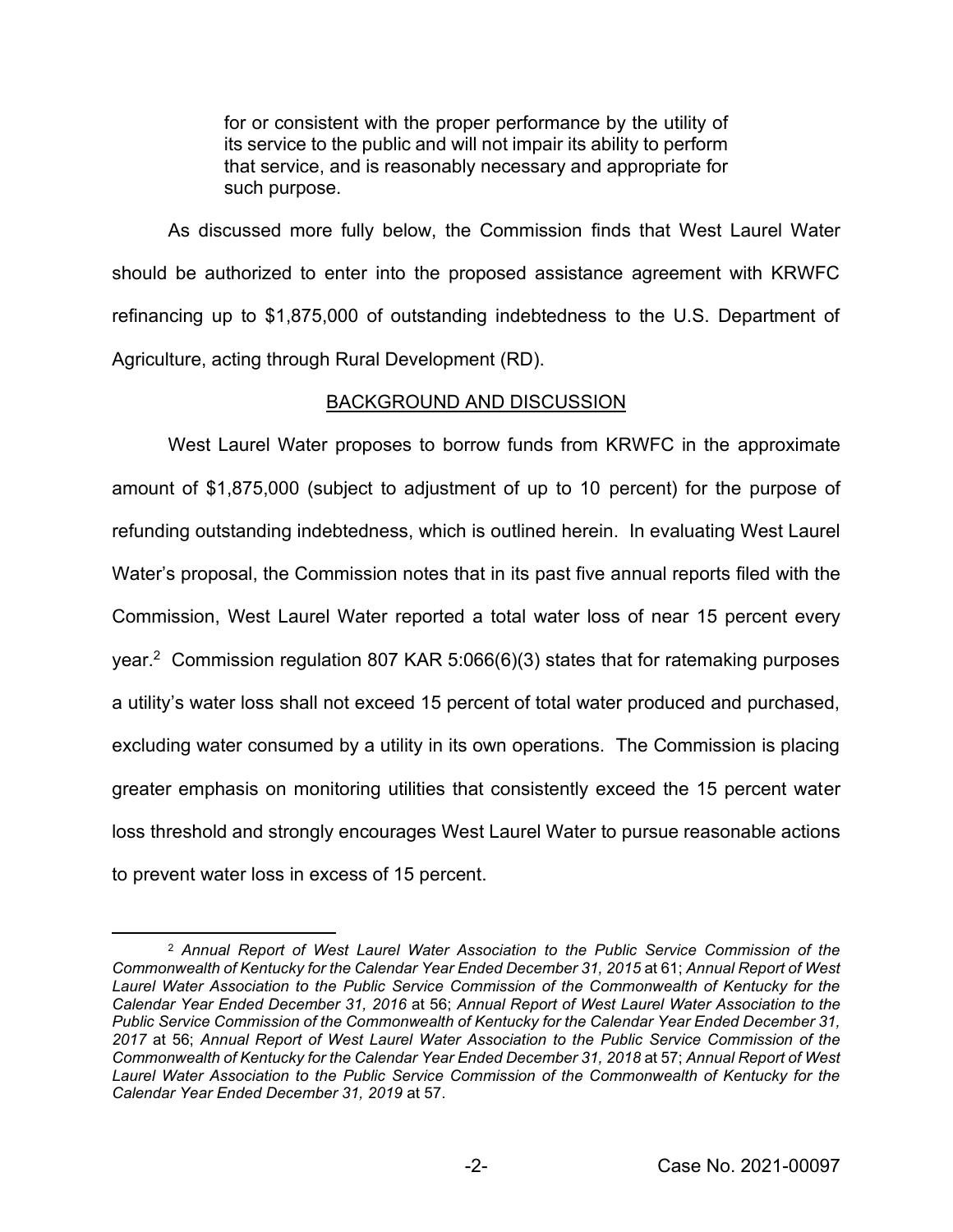In addition, the Commission notes that West Laurel Water has not sought a general adjustment in base rates since 2002. An examination of finances outlined in the annual and audit reports filed with the Commission finds that, when accounting for both the water and sewer divisions of West Laurel Water, the utility has been operating with a negative net income for three of the past five years, which indicates that cash needs may have been supplemented by depreciation reserves, as shown below.<sup>3</sup>

| Year                                                                            | 2015 |                               | 2016 |                               | 2017 |                               | 2018 |                                 | 2019 |                               |  |
|---------------------------------------------------------------------------------|------|-------------------------------|------|-------------------------------|------|-------------------------------|------|---------------------------------|------|-------------------------------|--|
| Net Income<br>Add: Depreciation Expense                                         | S    | (216,002)<br>202,313          | \$   | $(114, 743)$ \$<br>191.703    |      | (49,319)<br>192,169           | \$   | 565,820<br>239,752              | S    | 75,222<br>293,204             |  |
| Cash Basis Income                                                               | \$   | $(13,689)$ \$                 |      | 76.960                        | \$   | 142.850                       |      | \$805.572                       | S    | 368,426                       |  |
| Year                                                                            |      | 2015                          |      | 2016                          |      | 2017                          |      | 2018                            |      | 2019                          |  |
| Cash and Cash Equivalents<br><b>Restricted Cash</b><br>Sum: End-of-Year Balance | S    | 203.539<br>219,391<br>422,930 | S    | 249.387<br>231.245<br>480.632 | \$   | 219,489<br>231,168<br>450.657 |      | \$366.433<br>234,269<br>600.702 | S    | 456,428<br>238,553<br>694,981 |  |
| Net Increase (Decrease) in Cash                                                 |      |                               |      | 57,702                        |      | (29,975)                      |      | 150.045                         |      | 94,279 4                      |  |

<sup>3</sup> *Annual Report of West Laurel Water Association to the Public Service Commission of the Commonwealth of Kentucky for the Calendar Year Ended December 31, 2015* at 29; *Annual Report of West Laurel Water Association to the Public Service Commission of the Commonwealth of Kentucky for the Calendar Year Ended December 31, 2016* at 24; *Annual Report of West Laurel Water Association to the Public Service Commission of the Commonwealth of Kentucky for the Calendar Year Ended December 31, 2017* at 24; *Annual Report of West Laurel Water Association to the Public Service Commission of the Commonwealth of Kentucky for the Calendar Year Ended December 31, 2018* at 25; *Annual Report of West Laurel Water Association to the Public Service Commission of the Commonwealth of Kentucky for the Calendar Year Ended December 31, 2019* at 25.

<sup>4</sup> *Audit Report of West Laurel Water Association to the Public Service Commission of the Commonwealth of Kentucky for the Calendar Year Ended December 31, 2016 and 2015* at 6; *Audit Report of West Laurel Water Association to the Public Service Commission of the Commonwealth of Kentucky for the Calendar Year Ended December 31, 2017 and 2016* at 6; *Audit Report of West Laurel Water Association to the Public Service Commission of the Commonwealth of Kentucky for the Calendar Year Ended December 31, 2018 and 2017* at 7; *Audit Report of West Laurel Water Association to the Public Service Commission of the Commonwealth of Kentucky for the Calendar Year Ended December 31, 2019 and 2018* at 7.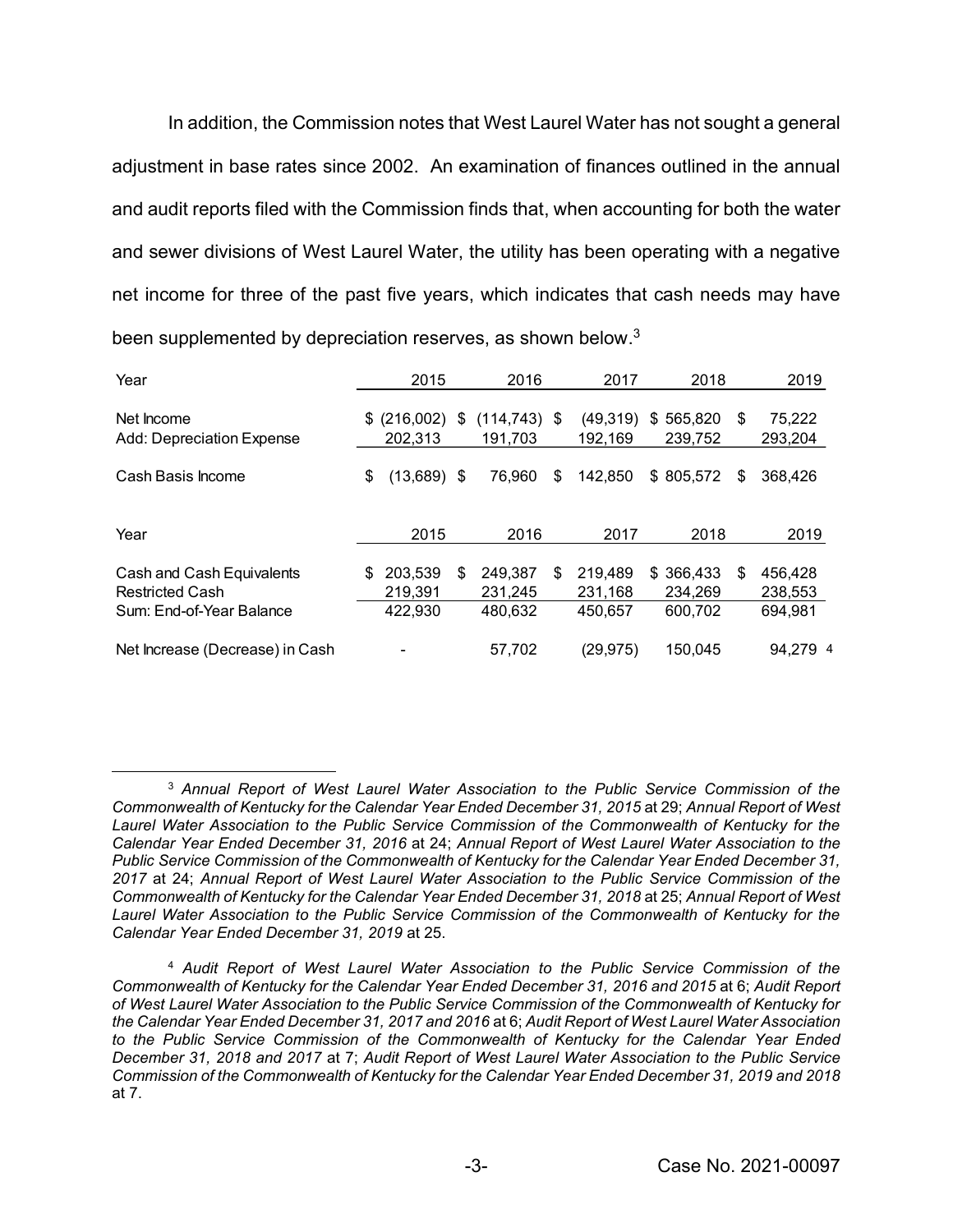A key general recommendation that resulted from the investigation by the Commission in Case No. 2019-000415 was that water districts with sustained excessive water loss should monitor the sufficiency of their base rates closely and, in general, apply for base rate adjustments on a more frequent basis. $6$  The lack of insight into West Laurel Water's financial records, coupled with the fact that West Laurel Water has reported near excess water loss in every recent year indicates to the Commission that West Laurel Water should file an application for a traditional adjustment in rates or an alternative rate adjustment within one year of the date of filing of this Order to ensure its financial situation is sufficient to combat excessive water loss.

West Laurel Water intends to use the proceeds from the proposed KRWFC Loan to refinance and discharge \$1,875,000 of outstanding indebtedness to RD. The outstanding RD balance consists of four fixed-rate debts with remaining principals of \$102,259 carrying an interest rate of 5.00 percent per annum, \$307,599 carrying an interest rate of 5.25 percent per annum, \$1,154,266 carrying an interest rate of 4.750 percent per annum, and \$334,187 carrying an interest rate of 5.00 percent per annum.<sup>7</sup> The total refinancing amount is \$1,875,000 that is comprised of one loan agreement with a 21-year term funded by bonds that will be issued at interest rates that will vary between 2.75 percent and 3.25 percent per annum. $8$ 

<sup>5</sup> Case No. 2019-00041, *Electronic Investigation into Excessive Water Loss by Kentucky's Jurisdictional Water Utilities* (Ky. PSC. Nov. 22, 2019).

<sup>6</sup> *See generally, Id.* 

<sup>7</sup> Application, Exhibit E.

<sup>8</sup> *Id.*, Exhibit B.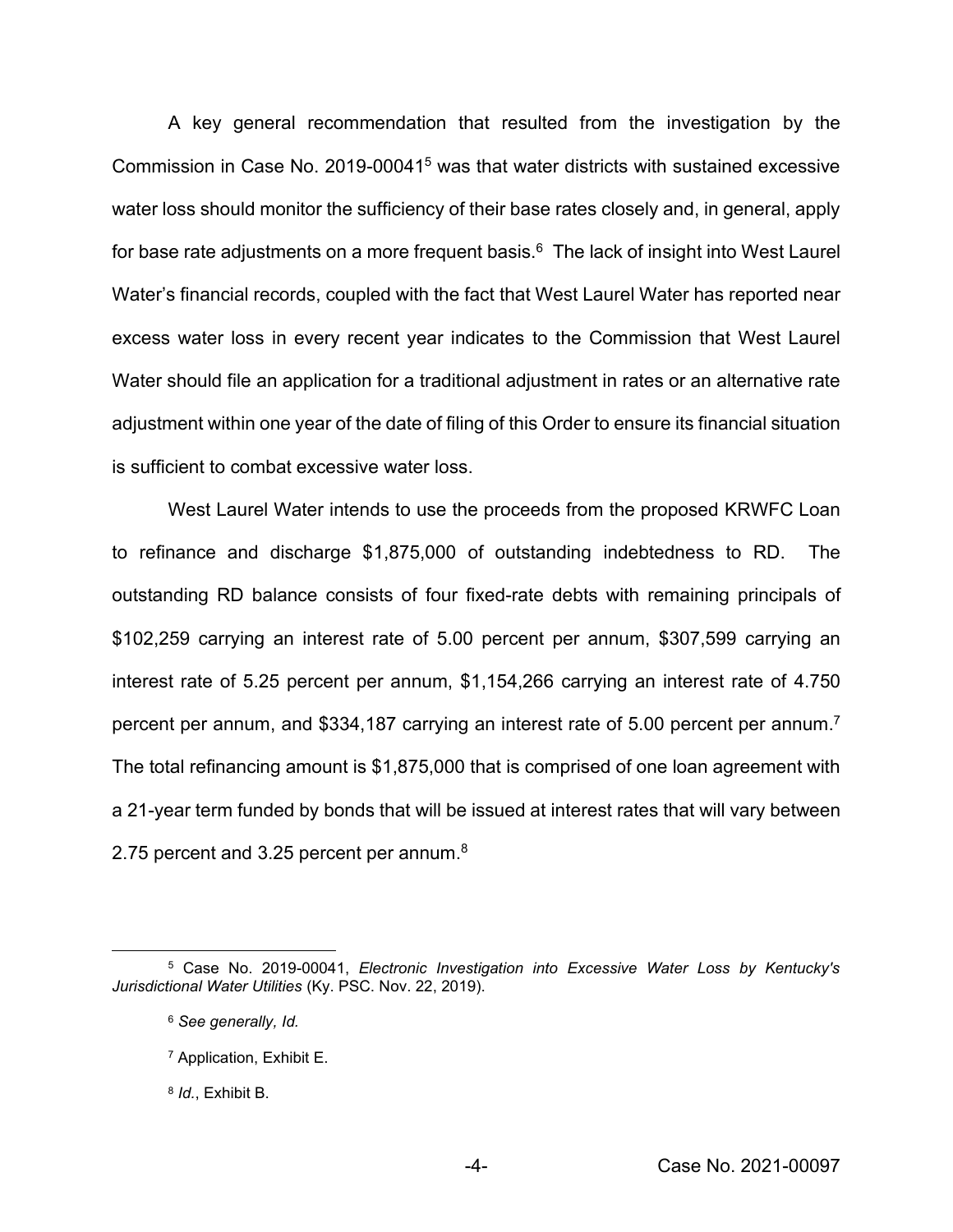West Laurel Water stated that the KRWFC Loan would provide the funds necessary to refund the RD indebtedness and pay the fees and expenses incident to the issuance of the Loan.<sup>9</sup> West Laurel Water provided a cash flow analysis that indicates that the refinancing would save \$357,048 over the life of the proposed Loan, resulting in a positive net present value (NPV) cash flow of  $$354,533.^{10}$ 

The Commission has reviewed the proposed refinancing and finds West Laurel Water's proposal to be reasonable due to the lower effective interest rate and cash flow savings West Laurel Water would realize over the period of the KRWFC Loan. However, in the event that the new interest rate on the proposed refinancing is higher than the range of interest rates set forth in the application, West Laurel Water should not proceed with the refinancing unless the NPV of the refinancing results in positive cash flow.

The Commission is concerned with West Laurel Water's prolonged absence from the Commission's review of its asset management through an application for adjustment of its rates, its near excess water loss, and negative net income. Therefore, the Commission finds that West Laurel Water's proposal should file an application for adjustment of its base rates through a traditional or an alternative rate filing within one year of the date of filing of this Order.

After consideration of the evidence of record and being sufficiently advised, the Commission finds that:

1. The proposed Loan from KRWFC is for lawful objects within the corporate purposes of West Laurel Water, is necessary and appropriate for and consistent with the

<sup>9</sup> *Id.*, paragraph 7.

<sup>10</sup> *Id.,* Exhibit D.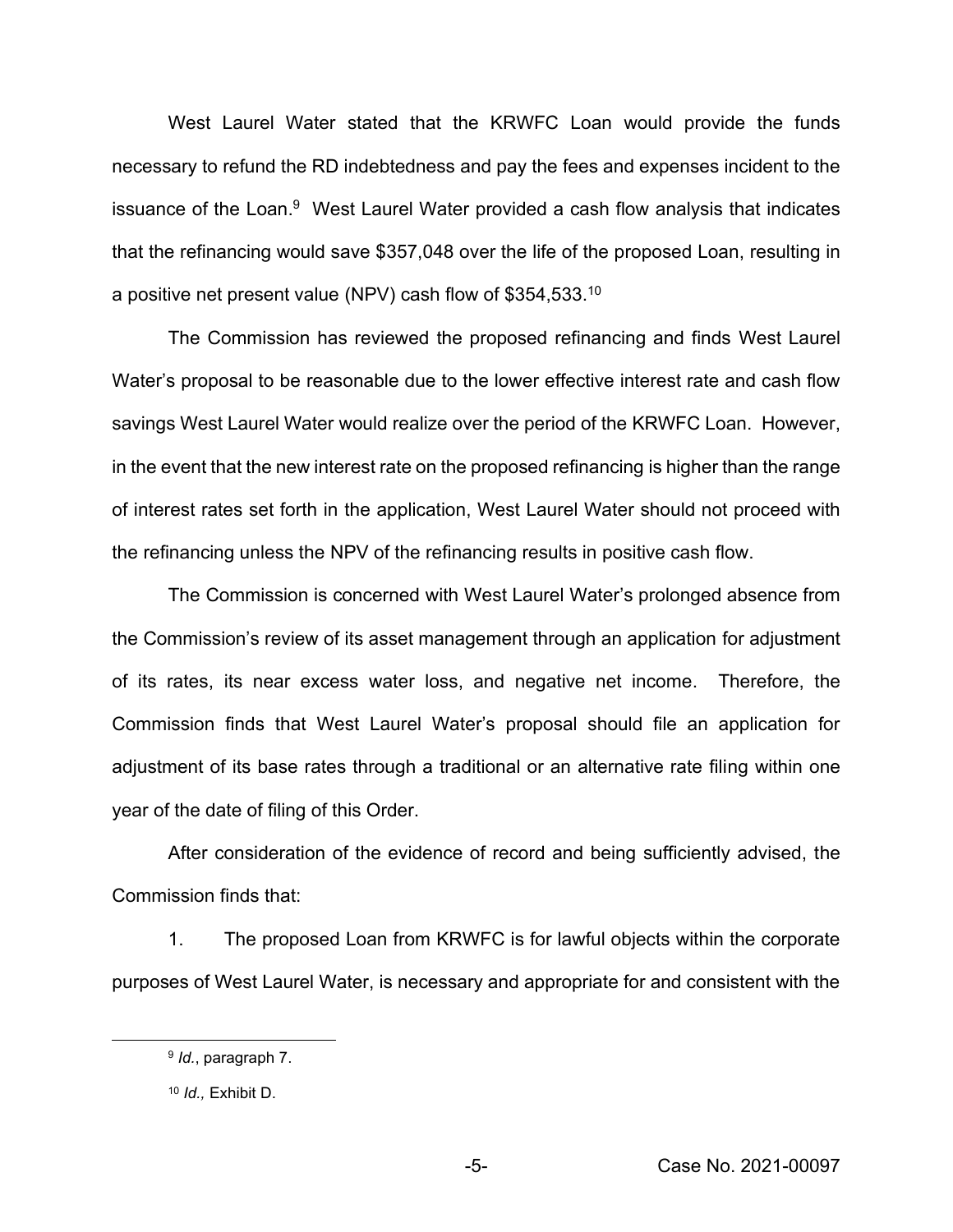proper performance by the utility of its service to the public; will not impair its ability to perform that service; is reasonable, necessary, and appropriate for such purposes; and should be approved.

2. West Laurel Water should execute its note as security for the proposed Loan in the manner described in its application.

3. The final amounts of the RD payoff, the legal fees, and the new KRWFC Loan will not be known until the refinancing transaction is finalized. Therefore, West Laurel Water should provide the Commission an updated version of the application, Exhibit B, reflecting the cash flow analysis of the new KRWFC Loan within ten days of finalizing the transaction.

4. Within ten days of the execution of the new KRWFC Loan documents, West Laurel Water should file with the Commission one copy in paper medium and an electronic version of the Loan documents.

5. The proceeds from the proposed Loan should be used only for the lawful purposes set out in West Laurel Water's application.

6. The terms and conditions of the new KRWFC Loan should be consistent with the KRWFC Loan Agreement as described in West Laurel Water's application.

7. West Laurel Water should file for an adjustment in base rates or file for an alternative rate filing within one year of the date of filing of this Order to ensure that its rates are sufficient or, in the alternative, file a formal motion with a detailed analysis of its rates, and state the reasons why no rate modifications are necessary.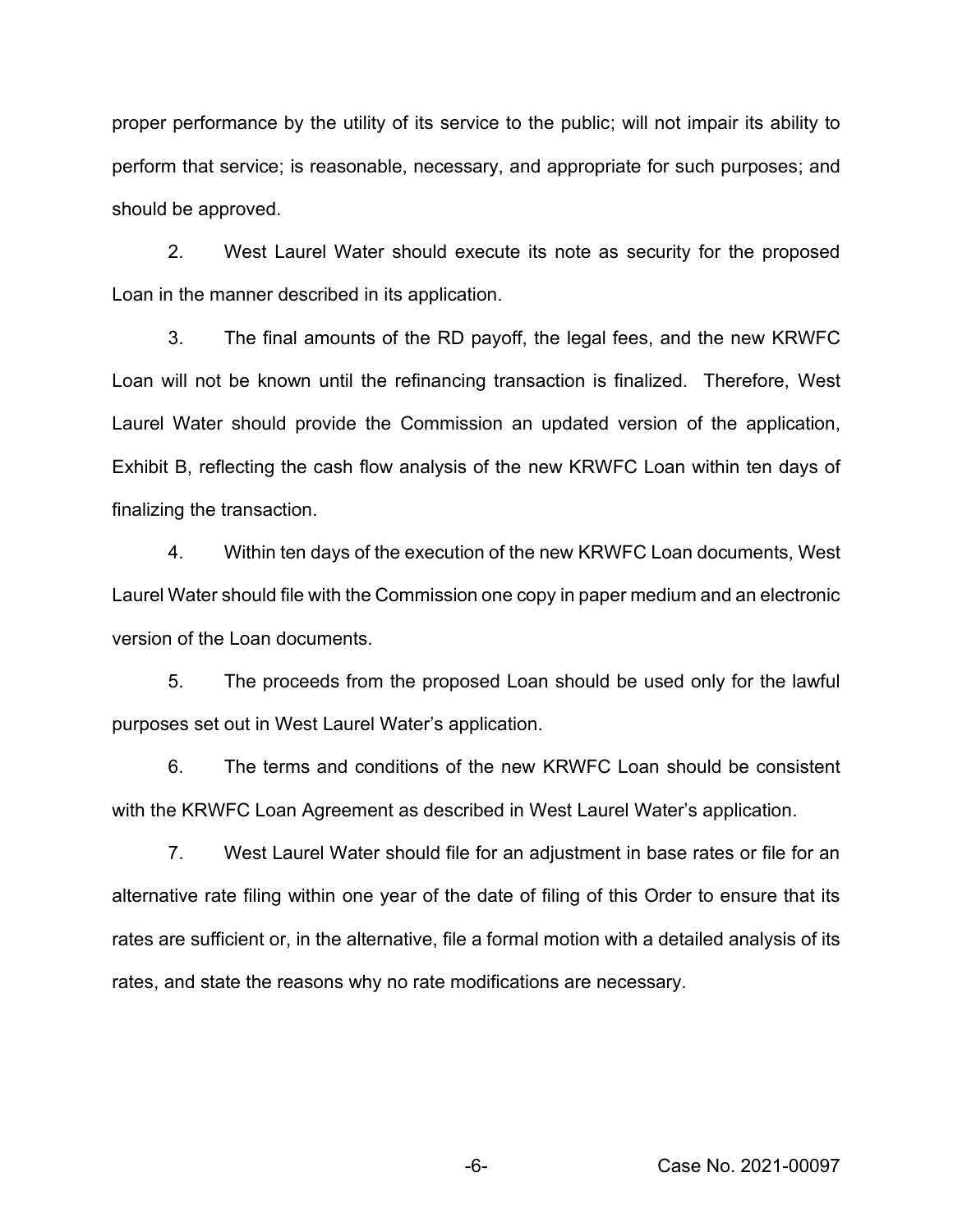IT IS THEREFORE ORDERED that:

1. West Laurel Water is authorized to borrow from KRWFC an amount up to \$1,875,000, but no more than the total amount needed to pay off the RD indebtedness proposed to be refinanced in the application and on the condition that the final NPV of the savings, determined upon closing, generate positive cash flow. The Loan maturity date and interest rate shall be in accordance with the KRWFC Loan Agreement as described in West Laurel Water's application.

2. West Laurel Water shall execute the KRWFC Loan documents as authorized herein.

3. West Laurel Water shall comply with all matters set out in the findings paragraphs 3 through 7 above as if they were individually ordered.

4. Any documents filed in the future pursuant to the findings paragraphs 3 and 4 above shall reference this case number and shall be retained in the post-case correspondence file.

5. West Laurel Water shall file for an adjustment in base rates or file for an alternative rate filing within one year of the date of filing of this Order to ensure that its rates are sufficient or, in the alternative, file a formal motion with a detailed analysis of its rates, and state the reasons why no rate modifications are necessary.

6. This case is closed and removed from the Commission's docket.

Nothing contained herein shall be deemed a warranty or finding of value of securities or financing authorized herein on the part of the Commonwealth of Kentucky or any agency thereof.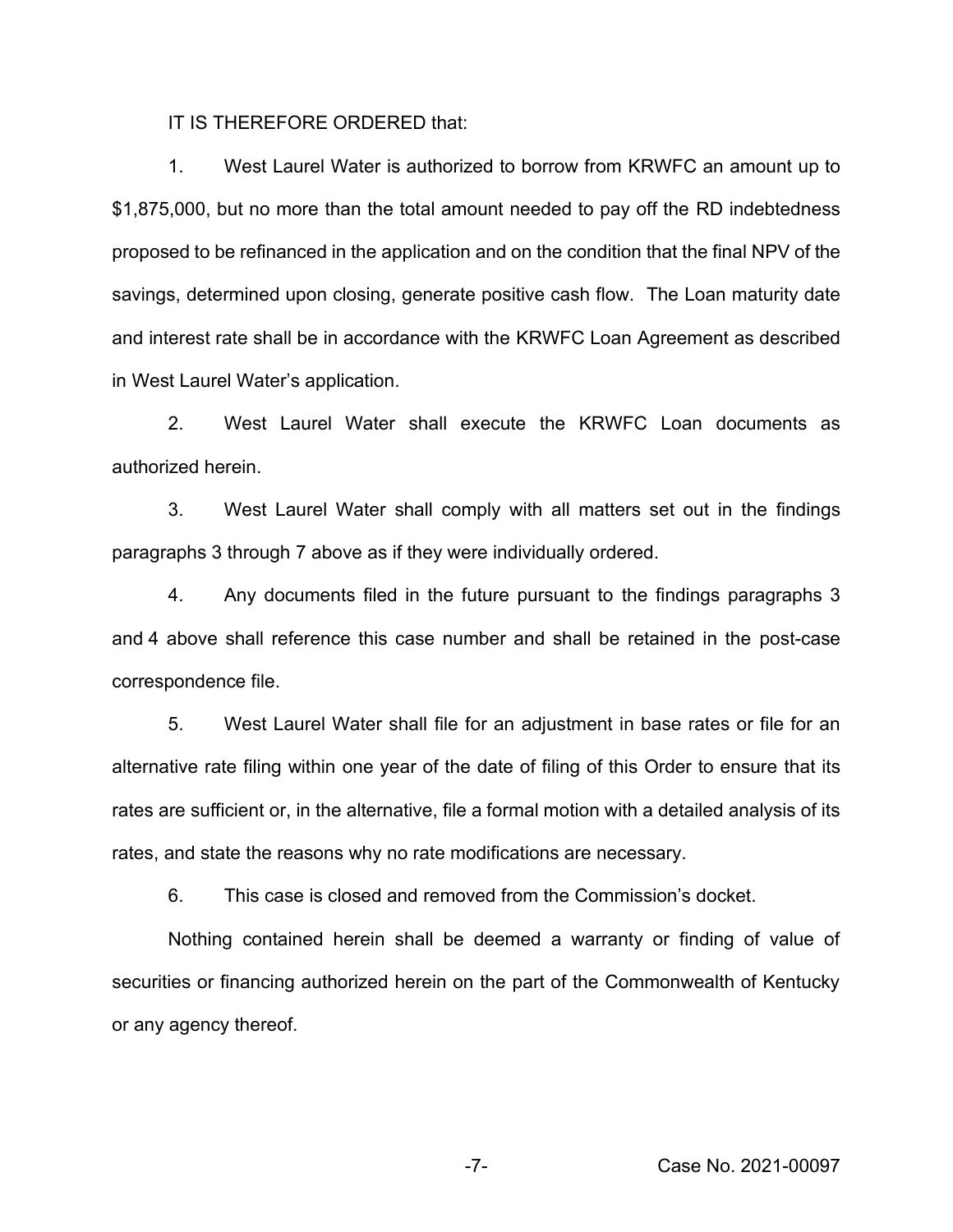By the Commission



ATTEST:

Shde C. Theaver 7

Executive Director

Case No. 2021-00097